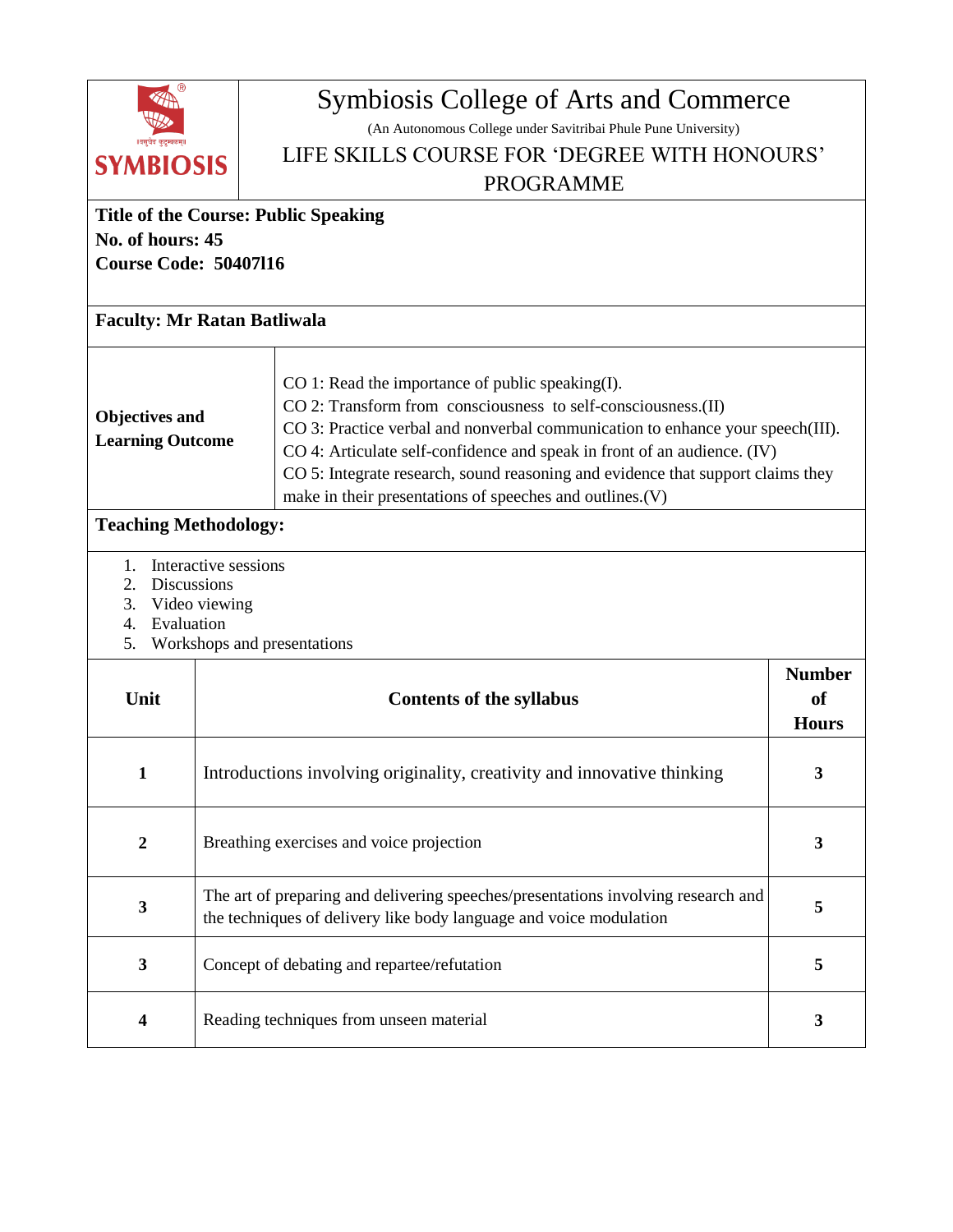| 5 | Ex-temporary skills                                                                                                      |    |
|---|--------------------------------------------------------------------------------------------------------------------------|----|
| 6 | Basic grammar & pronunciation                                                                                            |    |
| 7 | Viewing videos and discussions of the various types of presentations                                                     |    |
| 8 | Workshops/games aimed at unleashing creativity, voice development, focus &<br>meditation for introspection/self-analysis |    |
|   | <b>Total Number of Hours</b>                                                                                             | 45 |

**Suggested Reference Books** 

- 1. *The Art of Public Speaking by Dale Carnegie.*
- 2. *Complete Idiot's Guide to Public Speaking* An idiot proof guide for preparing and delivering an effective speech.
- 3. *Complete Speaker*: *An Introduction to Public Speaking*  A guide to planning, preparing and presenting your speech. Includes responding to questions and comments.
- 4. *Confident Communication*: *Speaking Tips For Educators* A comprehensive guide to public speaking resources for teachers, principals and administrators.
- 5. *Effective Speaking*  Provides scientific information about audience psychology, text preparation and presentation methods.
- 6. *Public speaking for confidence by Dale Carnegie .*

## **Suggested Videos**

- 1. *Be Prepared To Speak: The Step-by-Step Video Guide to Public Speaking* Provides strategies to get you mentally prepared and make speeches work.
- 2. *Speaking Without Fear Or Nervousness -* Two video set with workbook on how to be effective when you make presentations, lead meetings or join group discussions.

## **Web sites :**

1. *Advanced Public Speaking Institute* **<http://www.public-speaking.org/>** For beginning

speakers. Choose from over 20 categories and over 100 articles to help make your speeches

the best they can be.